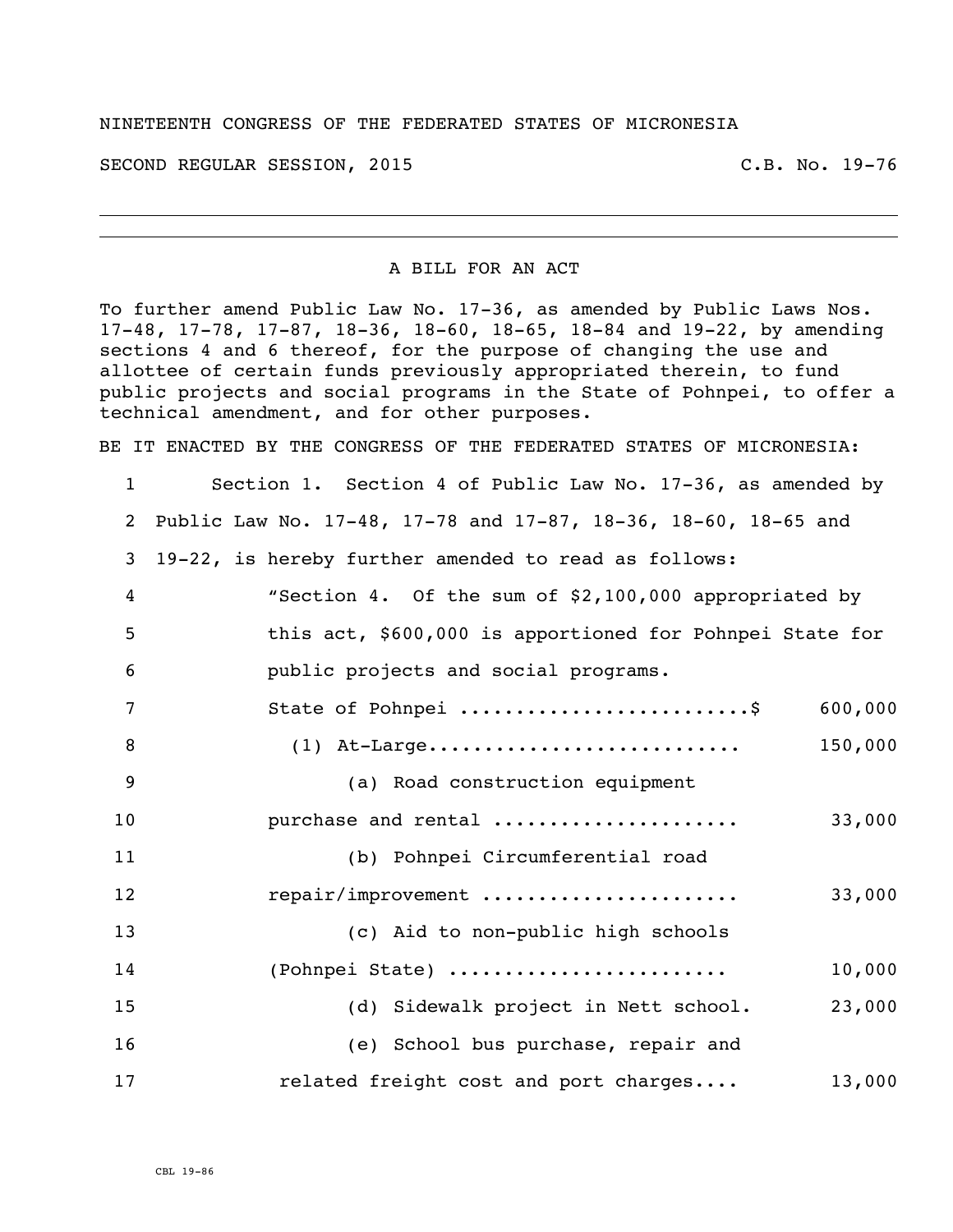C.B. No. 19-76

| 1              | (f) Scholarship (college                          |
|----------------|---------------------------------------------------|
| $\overline{c}$ | tuition assistance)   \$<br>10,000                |
| 3              | 13,000<br>(g) Leadership conference/travel        |
| 4              | (h) Financial assistance for local                |
| 5              | produce market<br>5,000                           |
| 6              | (i) Pohnpei Tennis Team travel to Guam<br>10,000  |
| 7              | 150,000<br>(2) Election District No. 1            |
| 8              | (a) Kapinle Youth[ <del>7,000</del> ]<br>6,527    |
| 9              | (b) Election District No. 1,                      |
| 10             | 30,000                                            |
| 11             | 5,000<br>(c) Scholarship                          |
| 12             | (d) Kolonia Town Government-Legislative           |
| 13             | and Judiciary computer[10,000]<br>9,882           |
| 14             | (e) St. Paul school<br>8,000                      |
| 15             | 11,985<br>(f)                                     |
| 16             | Pakin transport repair<br>5,000<br>(q)            |
| 17             | Road construction repair $[50,000]$ 30,000<br>(h) |
| 18             | (i) [Assessment and monitoring of                 |
| 19             | projects] LED/solar lights/accessories  43,606    |
| 20             | (3) Election District No. 2<br>150,000            |
| 21             | (a) Wone Elementary School road                   |
| 22             | 50,000                                            |
| 23             | 30,000<br>(b) Lohd road paving                    |
| 24             | 10,000<br>(c) Enipein Pah road maintenance        |
| 25             | (d) Areu Powe road maintenance<br>10,000          |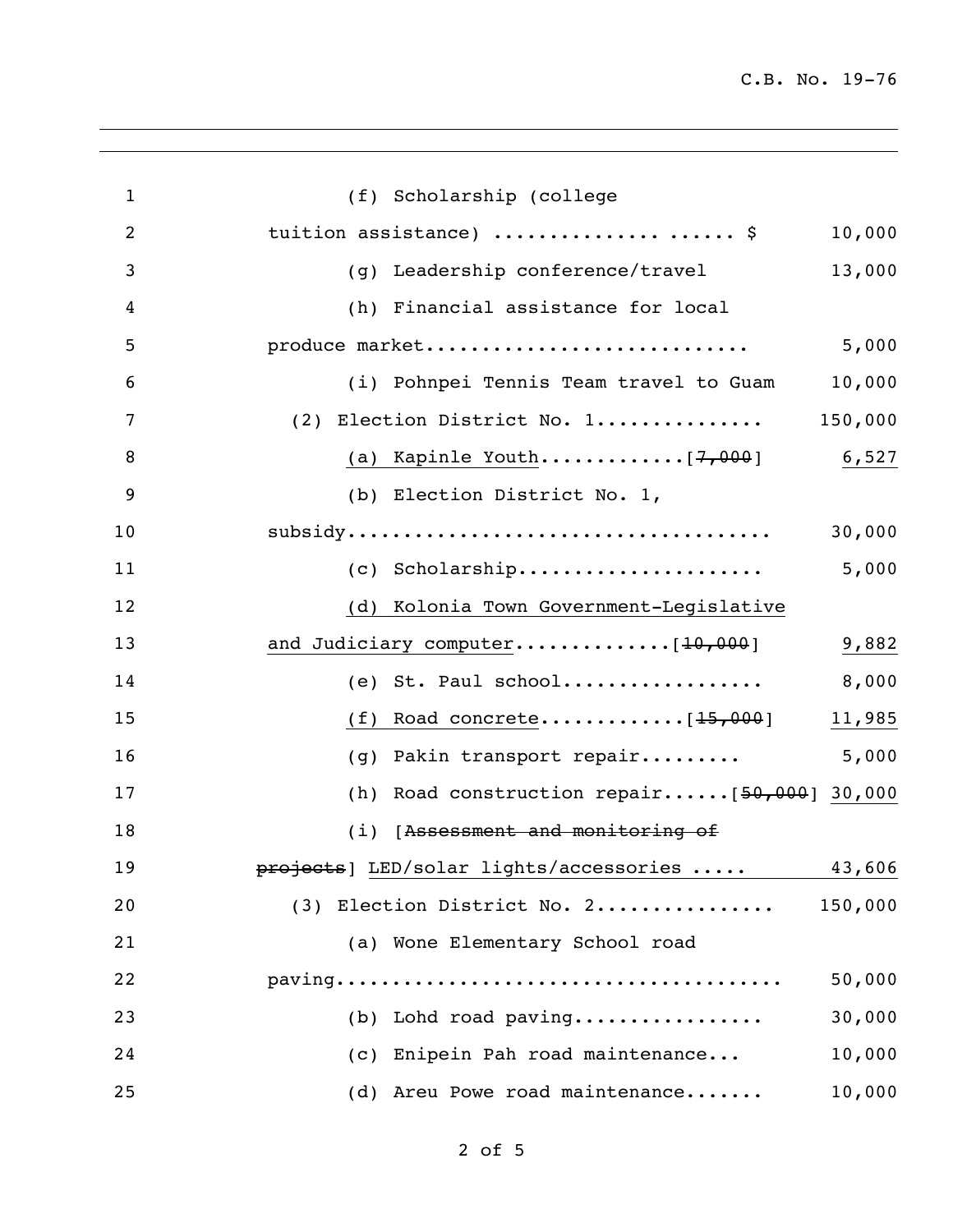| $\mathbf{1}$   | (e) Election District No. 2 subsidy\$    | 13,000 |
|----------------|------------------------------------------|--------|
| $\overline{2}$ | (f) Kitti municipal government subsidy   | 5,000  |
| 3              | (g) Executive branch of the Madolenihmw  |        |
| 4              | municipal government subsidy             | 5,000  |
| 5              | (h) Purchase of vehicle for Election     |        |
| 6              | District No. 2 Office                    | 7,000  |
| $\overline{7}$ | (i) Purchase of construction materials   |        |
| 8              | (PVC Pipes and accessories)              | 5,000  |
| 9              | $(j)$ Purchase of coral fillings         | 5,000  |
| 10             | (k) Youth sports activities              | 5,000  |
| 11             | (1) Women and Senior citizens activities | 5,000  |
| 12             | (4) Election District No. 3 150,000      |        |
| 13             | (a) Roads improvement                    | 35,000 |
| 14             | (b) Woman associations financial         |        |
| 15             | assistance                               | 15,000 |
| 16             | (c) Youth groups sports activities and   |        |
| 17             | sports equipment                         | 15,000 |
| 18             | (d) Vehicle purchase for Election        |        |
| 19             | District No. 3 office                    | 5,000  |
| 20             | (e) Nett municipal government            |        |
| 21             |                                          | 15,000 |
| 22             | (f) U municipal government subsidy       | 15,000 |
| 23             | (g) Mwoakilloa municipal government      |        |
| 24             |                                          | 5,000  |
| 25             | (h) Pingelap municipal government        |        |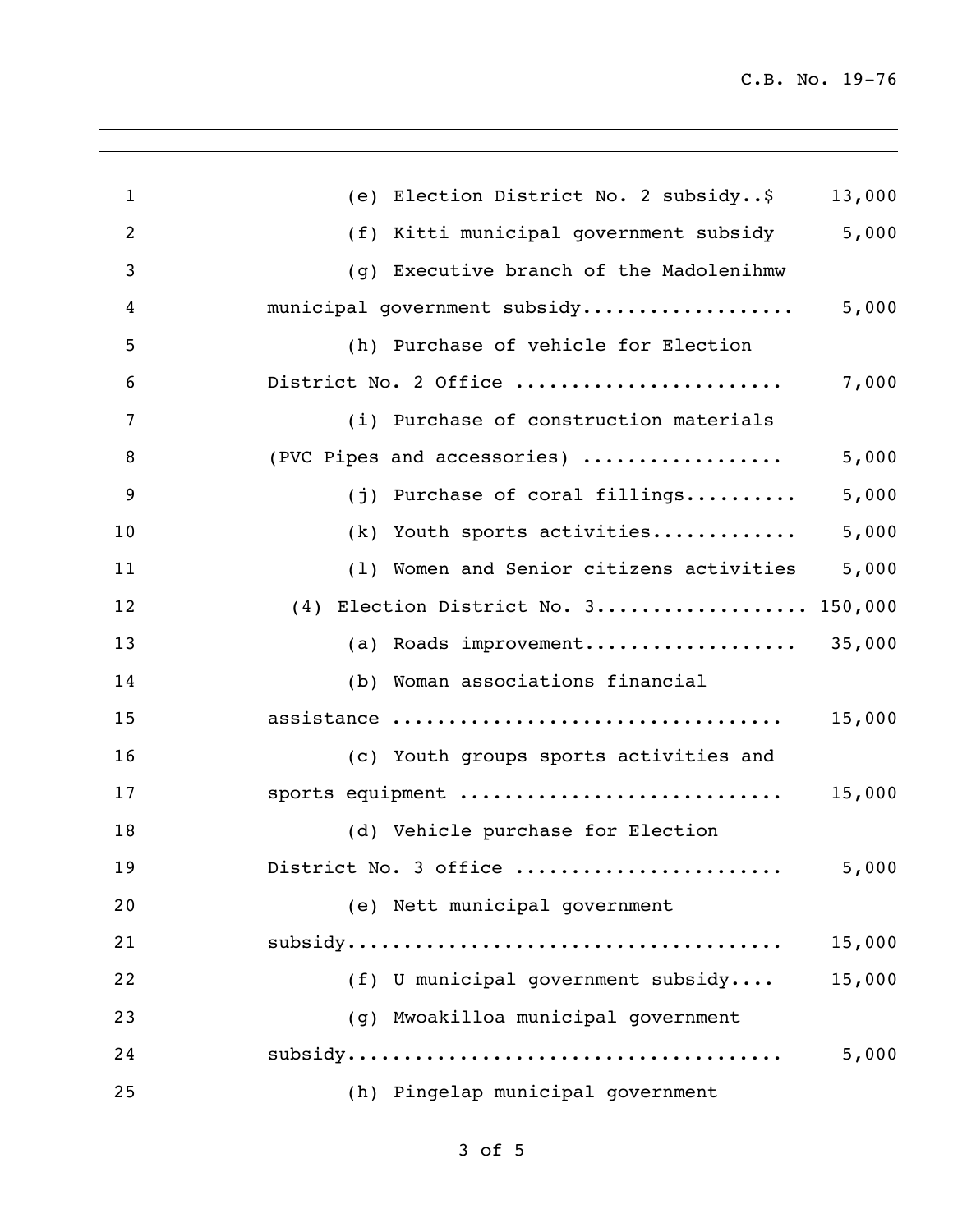| $\mathbf{1}$ | 5,000                                                            |
|--------------|------------------------------------------------------------------|
| 2            | 10,000<br>(i) Eirke road improvement                             |
| 3            | 20,000<br>(j) Election District No. 3 subsidy                    |
| 4            | 10,000''<br>$(k)$ Students financial assistance                  |
| 5            | Section 2. Section 6 of Public Law No. 17-36, as amended by      |
| 6            | Public Laws Nos. 17-48, 17-78, 17-87, 18-36, 18-65 and 18-84, is |
| 7            | hereby further amended to read as follows:                       |
| 8            | "Section 6. Allotment and management of funds and                |
| 9            | lapse date. All funds appropriated by this act shall             |
| 10           | be allotted, managed, administered and accounted for             |
| 11           | in accordance with applicable laws, including, but not           |
| 12           | limited to, the Financial Management Act of 1979.<br>The         |
| 13           | allottee shall be responsible for ensuring that these            |
| 14           | funds, or so much thereof as may be necessary, are               |
| 15           | used solely for the purpose specified in this act, and           |
| 16           | that no obligations are incurred in excess of the sum            |
| 17           | appropriated. The allottee of the funds appropriated             |
| 18           | under Section 2 of this act shall be the Governor of             |
| 19           | Yap State. The allottee of funds appropriated under              |
| 20           | sections 3 and 4 of this act shall be the President of           |
| 21           | the Federated States of Micronesia or his designee;              |
| 22           | EXCEPT THAT, the allottee of funds appropriated under            |
| 23           | subsection $4(1)(b)$ , $4(3)(a)$ and (b) of section 4 of         |
| 24           | this act shall be the Pohnpei Transportation                     |
| 25           | Authority. [The allottee of funds appropriated under             |